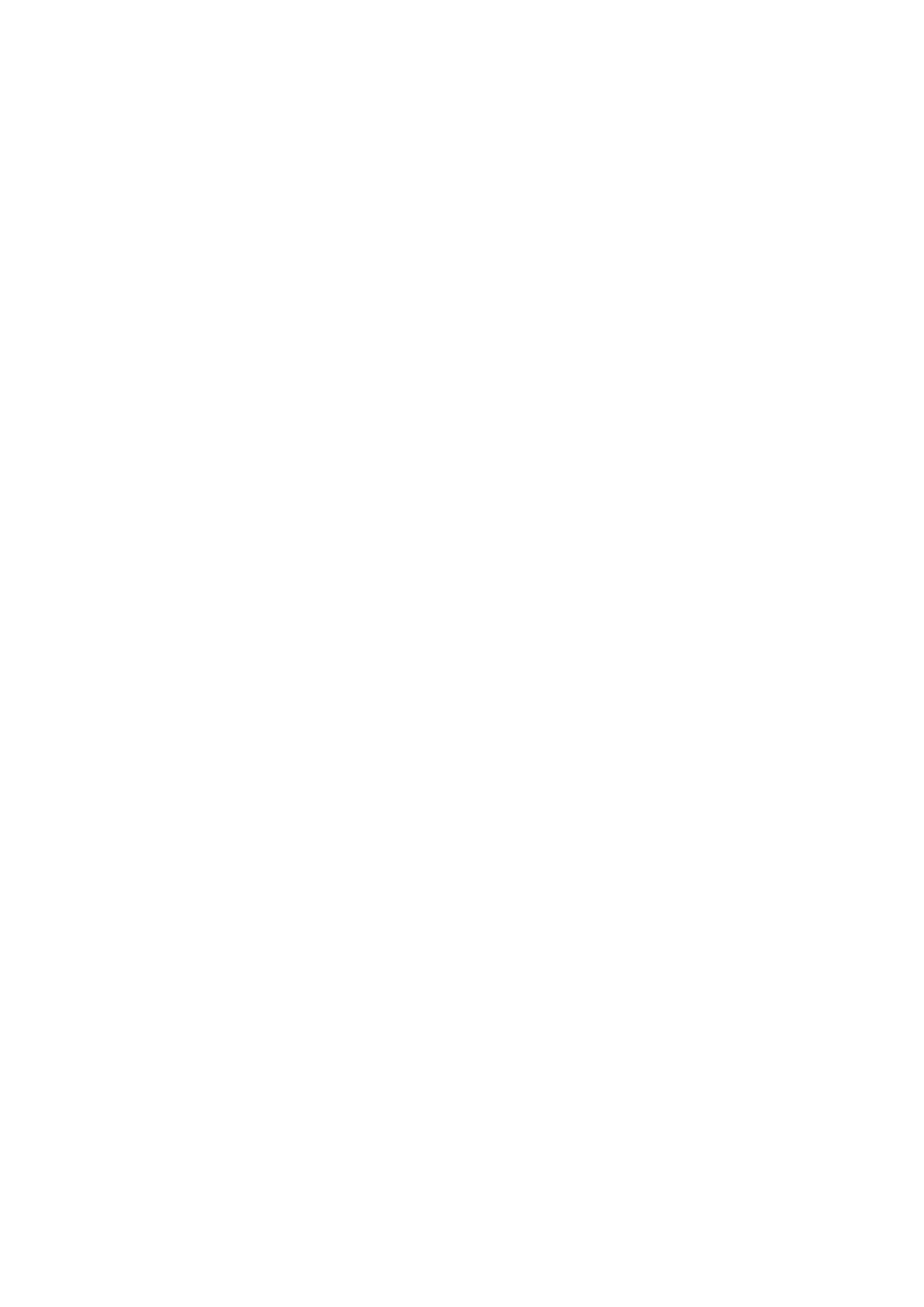## **The Sixth Annual Large Hadron Collider Physics conference LHCP 2018**

# **Tuesday, June 5, 2018**

### **Parallel SUSY: I - Sala della Traslazione (11:30 AM - 1:00 PM)**

#### **-Conveners: Nausheen Shah; Iacopo Vivarelli; Giovanni Zevi Della Porta; Michele Cicoli**

| time [id] title                                                                | presenter            |
|--------------------------------------------------------------------------------|----------------------|
| 11:30 AM4] SUSY Theory                                                         | DUTTA, Bhaskar       |
|                                                                                |                      |
| 11:57 [126] Strong production SUSY searches in ATLAS, including 3rd generation | LONG, Jonathan       |
| 12:14 [107] Strong production SUSY searches in CMS, including 3rd generation   | GARCIA-BELLIDO, Aran |
| 12:31 PM8] RPV SUSY searches in ATLAS and CMS                                  | LO, Kin Ho           |
| 12:48 [2019] Discussion                                                        |                      |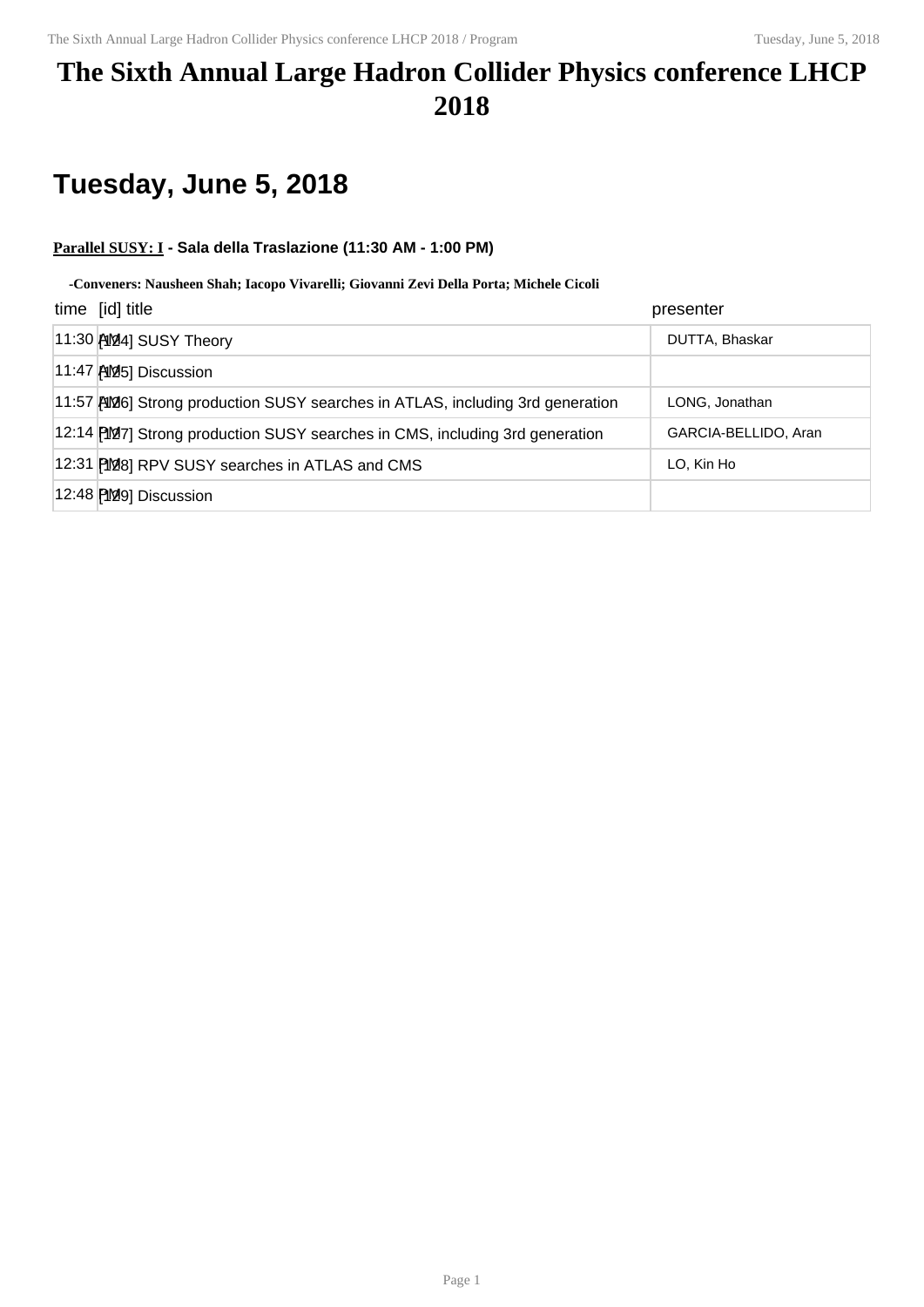## **Wednesday, June 6, 2018**

### **Parallel SUSY: II - Sala della Traslazione (11:30 AM - 1:00 PM)**

#### **-Conveners: Iacopo Vivarelli; Nausheen Shah; Giovanni Zevi Della Porta; Michele Cicoli**

| time [id] title                                           | presenter                          |
|-----------------------------------------------------------|------------------------------------|
| 11:30 [19] SUSY particle phenomenology at the LHC         | HEINEMEYER, Sven                   |
| 11:47 [40] Discussion                                     |                                    |
| 11:57 [192] Electroweak production SUSY searches in CMS   | <b>ERICE CID, Carlos Francisco</b> |
| 12:14 [193] Electroweak production SUSY searches in ATLAS | CHEN, Shion                        |
| 12:31 PM44] LHCb results relevant for SUSY                | MACHEFERT, Frederic                |
| 12:48 [195] Discussion                                    |                                    |